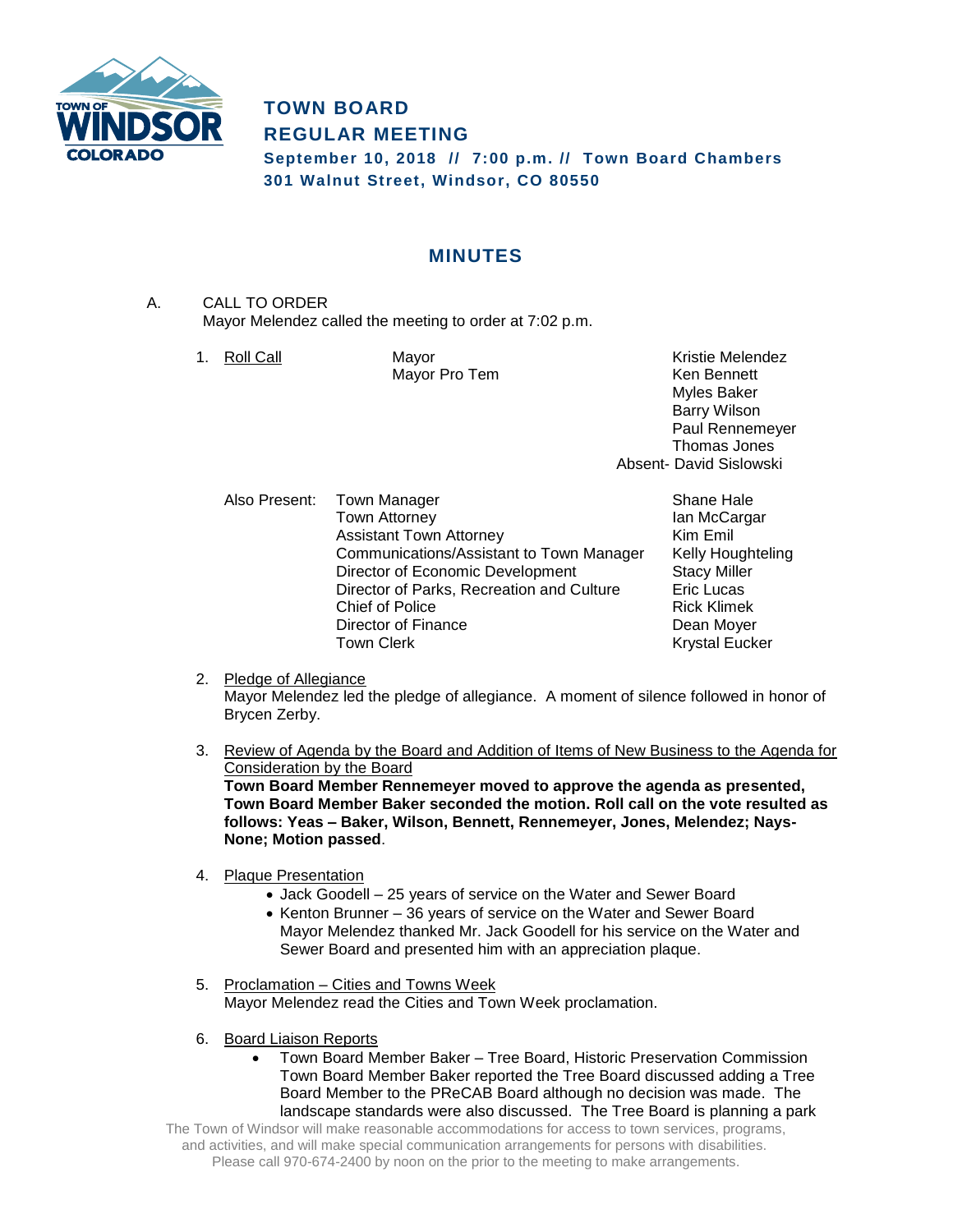audit on September 25, 2018 at the Windsor Highland Park. A landscape boot camp is being planned for early next year where homeowners can learn about plants that work in this area.

- Town Board Member Wilson Parks, Recreation & Culture Advisory Board; Poudre River Trail Corridor Board Town Board Member Wilson thanked the Parks, Recreation and Culture staff for all their hard work during the Harvest Festival. Mr. Wilson reported a 2-mile section of the Poudre River Trail east of 257 will be closed starting September 23, 2018 for repairs. A fundraiser, Party on the Poudre is scheduled for September 12, 2018 at Island Grove.
- Mayor Pro Tem Bennett Water & Sewer Board Mayor Pro Tem Bennett had no report.
- Town Board Member Rennemeyer Chamber of Commerce Town Board Member Rennemeyer reported Generations Church just joined the Chamber of Commerce and their grand opening is on September 23, 2018. The public is invited to attend their open house/ribbon cutting at their new campus that they will be sharing with Journey Church on September 11, 2018.
- Town Board Member Jones Windsor Housing Authority; Great Western Trail Authority Town Board Member Jones reported the Great Western Trail Authority has applied for two grants; one is a Colorado Beautiful Grant and the other is the Colorado Youth Conservation Grant. Any grants that may be awarded will go towards completing the Trail between Severance and Eaton.
- Town Board Member Sislowski Clearview Library Board; Planning Commission Town Board Member Sislowski – Absent.
- Mayor Melendez Downtown Development Authority; North Front Range/MPO Mayor Melendez reported the DDA will meet September, 19, 2018. Ms. Melendez reported the groundbreaking for the I-25 project was this morning. Ballot initiatives 153 and 167 were discussed in detail at the MPO Meeting. Ballot initiative 153 will turn into proposition 110 and 167 will turn into proposition 109. The difference between the two is 110 is the sales tax increase and 109 is the Caldera Fix Our Roads measure; if the sales tax proposition would pass, it would lend itself an additional \$24 million over the next 20 years for road and bridge expansion, construction, maintenance and repair of specific statewide projects.

#### 7. Public Invited to be Heard

Mayor Melendez opened the meeting up for public comment.

Wendall Bradley, 608 Meadow Drive, Windsor, CO, voiced his concerns regarding oil and gas waste.

#### B. CONSENT CALENDAR

- 1. Minutes of the August 27, 2018 Regular Meeting Krystal Eucker
- 2. Report of Bills August 2018 Dean Moyer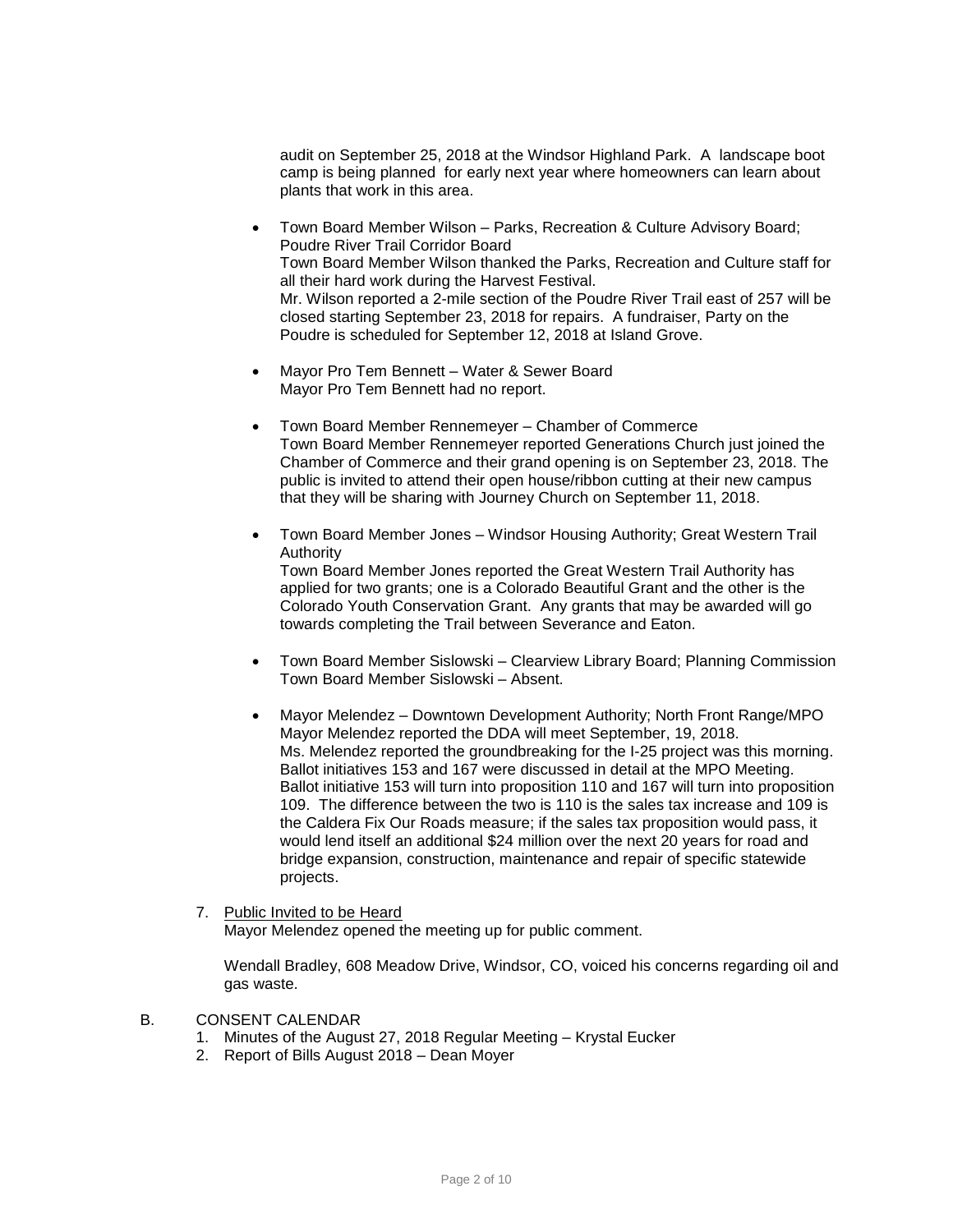3. Resolution No 2018-87 – A Resolution Approving The August 1, 2018, Intergovernmental Agreement Between The Town Of Windsor And The Colorado Department Of Transportation With Respect To Improvements To The Intersection Of State Highway 257 And Eastman Park Drive, And Authorizing The Town Manager To Execute Same – Omar Herrera

**Town Board Member Rennemeyer moved to approve the consent calendar as presented. Town Board Member Wilson seconded the motion. Roll call on the vote resulted as follows: Yeas – Baker, Wilson, Bennett, Rennemeyer, Jones, Melendez; Nays- None; Motion passed.**

### C. BOARD ACTION

- 1. Resolution No. 2018-84 A Resolution Approving An Agreement For Cooperative Development And Use Of Diamond Valley Property Between The Town Of Windsor And Colorado National Sports Park, LLC
	- Legislative action
	- Staff presentation: Shane Hale, Town Manager; Stacy Miller, Director of Economic Development; Ian D. McCargar, Town Attorney

Mr. Hale informed the Board that Resolution No. 2018-84 would approve a public/private agreement that will transfer ownership of the Diamond Valley property to Colorado National Sports Park, LLC (CNSP). In return, the Town will have perpetual use of the property for recreational programing which includes three baseball fields and two muftiuse fields. The two mufti-use fields are referred to in the agreement as the phase 1 improvements. If these improvements are not completed by March of 2020, the title of the property reverts back to the Town of Windsor. Colorado National Sports Park, LLC will assume the maintenance of the site beginning in 2020.

Additional highlights of the agreement include:

- The Town and CNSP will cooperatively master-plan the property, either by adopting the existing Town-approved Master Plan or agreeing to another.
- CNSP is required to keep youth athletic activity on the parcel for a minimum of 20 years; failing to do so will result in the title reverting back to the Town.
- After 2038, CNSP can discontinue its youth sports operations after giving the Town 36 months' notice.

The Town had intended to construct multi-purpose fields costing approximately \$4.1 million in 2019. Those fields will now be constructed by CNSP by March of 2020.

Staff recommends approval of Resolution No. 2018-84 and Ordinance 2018-1570.

Mr. Baker inquired if there will be any admission or parking fees to the fields. Mr. Hale stated there will be no admission or parking fees at the fields.

Mr. Baker inquired as to what would happen of CNSP sells parcels of the land and then the land reverts back to Windsor.

Mr. McCargar stated the transfer of smaller parcels within the park property would be subject to the reversion clause that is built into the agreement.

Mr. Baker inquired as to how many lacrosse, soccer and football fields is Windsor getting in phase 1.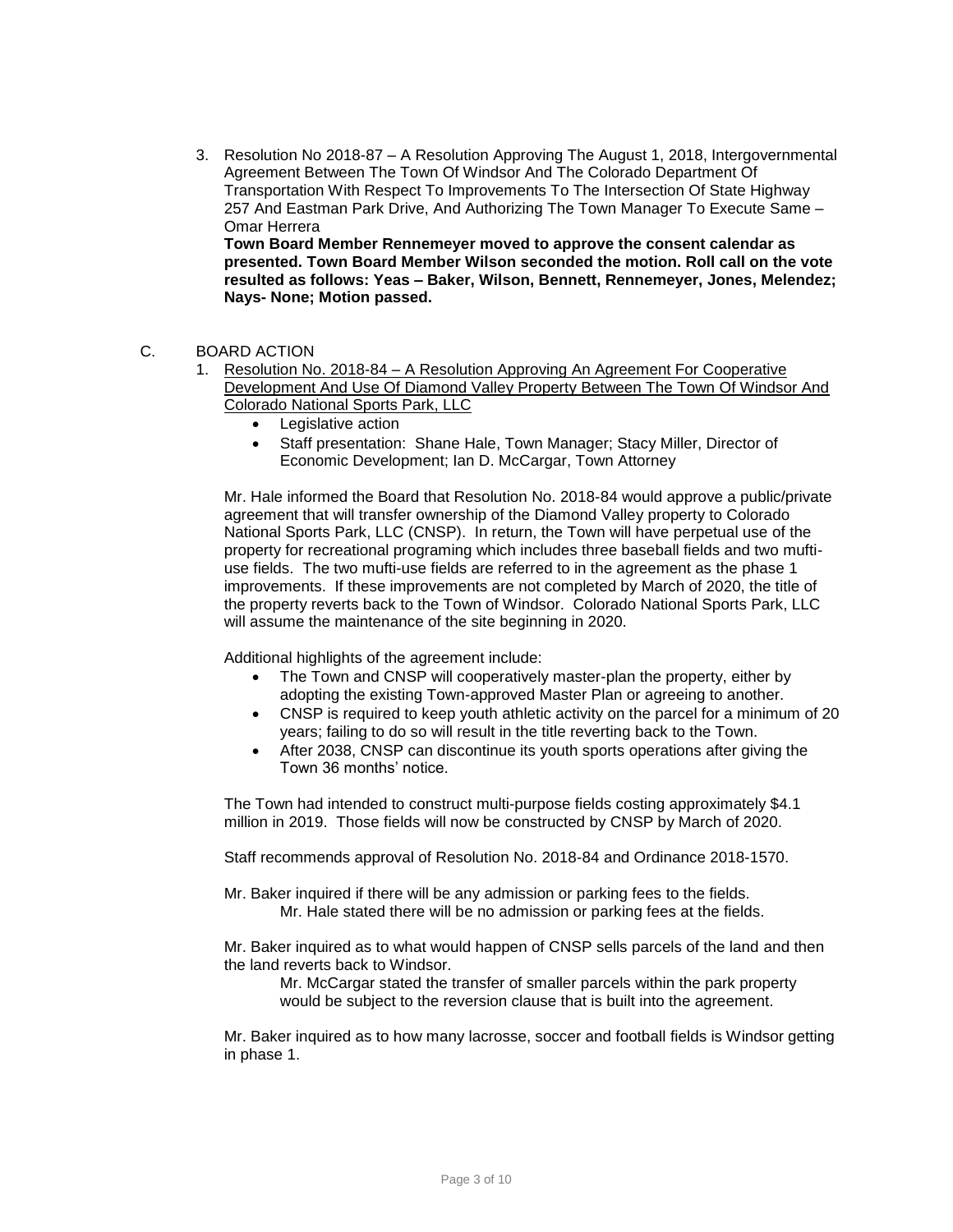Mr. Lucas stated the original intention was to build one 600' by 600' field which would have been four adult soccer fields or 16 youth fields. CNSP will be constructing two of those fields.

- Mr. Baker inquired if Windsor will continue renting the facility for tournaments. Mr. Lucas stated if Windsor is hosting the tournament, there is the option to rent out the facility.
- Mr. Baker inquired if this agreement will help to solve the park shortage in Windsor. Mr. Lucas stated it would help with the shortage.
- Mr. Baker inquired as to how Windsor will be using the fields.

Mr. Lucas stated most of the play is Monday – Friday and some soccer on Saturdays. Coordination will take place with CNSP in terms of their use and Windsor's use. This agreement will allow Windsor to grow programs. As it sits today, there have been kids turned away from soccer as Windsor is unable to keep up with the demand of people and the fields that Windsor lacks. Also, by taking kids off of Eastman Park, that will give those fields a break.

- Mr. Baker inquired if the hotel and restaurant would be started in the first year. Mr. Steven Chasteen stated it would be in 2020.
- Mr. Baker inquired as to the traffic flow in the area of the park. Mr. Chasteen stated as the tournaments wind down through the week there are less teams as teams fall out of the tournament.

**Mayor Pro Tem Bennett moved to approve Resolution No. 2018-84. Town Board Member Rennemeyer seconded the motion. Roll call on the vote resulted as follows: Yeas – Baker, Wilson, Bennett, Rennemeyer, Jones, Melendez; Nays-None; Motion passed.**

- 2. Ordinance No. 2018-1570 An Ordinance Approving the Transfer of Real Property from the Town of Windsor to Colorado National Sports Park, LLC
	- Legislative action
	- Staff presentation: Shane Hale, Town Manager; Stacy Miller, Director of Economic Development; Ian D. McCargar, Town Attorney

Mr. Baker expressed his concern of traffic in the area of the sports park.

Ms. Miller stated there will be a traffic study completed.

**Town Board Member Rennemeyer moved to approve Ordinance No. 2018-1570 Approving the Transfer of Real Property from the Town of Windsor to Colorado National Sports Park, LLC. Town Board Member Wilson seconded the motion. Roll call on the vote resulted as follows: Yeas – Baker, Wilson, Bennett, Rennemeyer, Jones, Melendez; Nays- None; Motion passed.**

- 3. Resolution No. 2018-85 A Resolution Approving and Adopting Revised Design Criteria and Construction Specifications – Division I Streets
	- Legislative action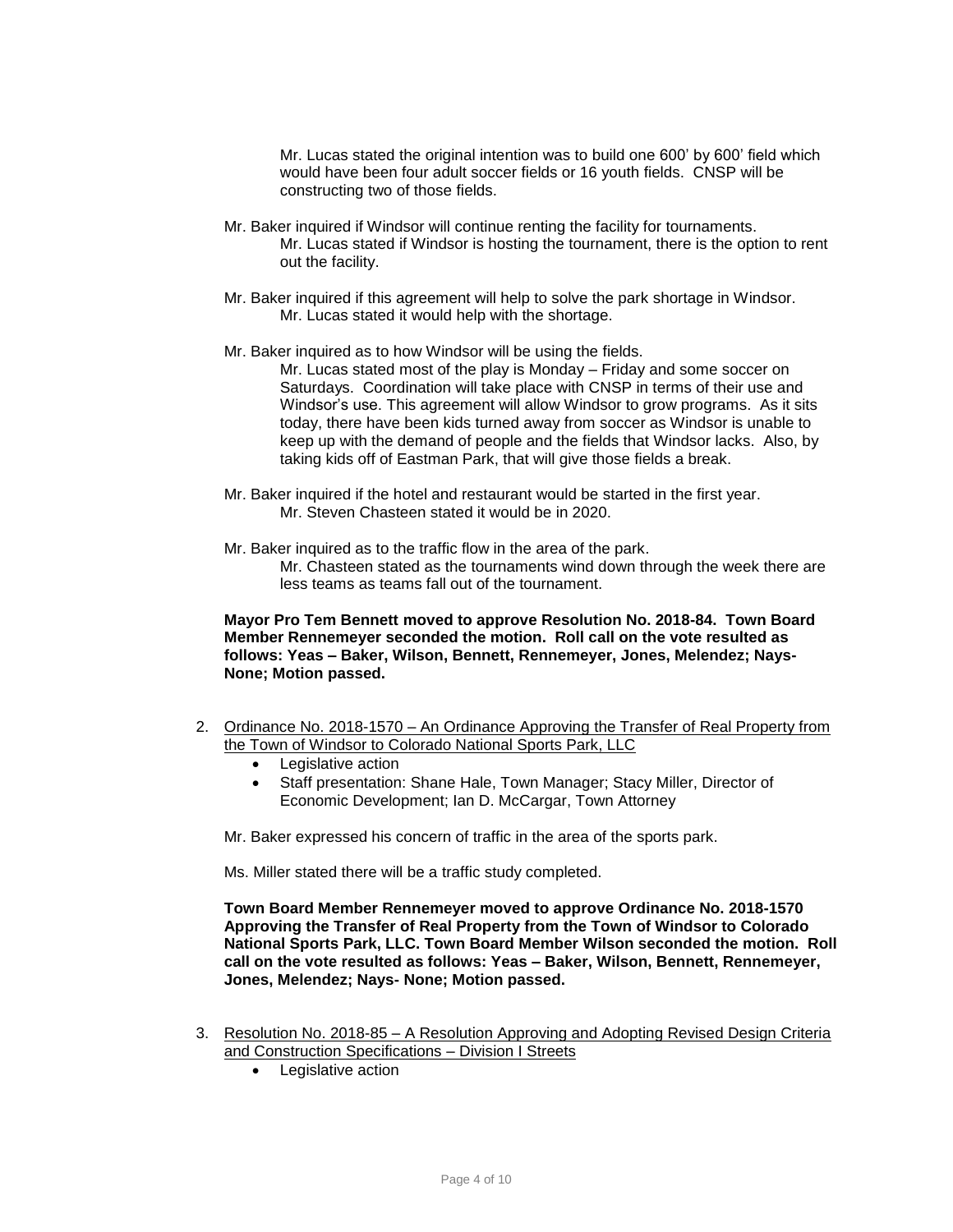Staff presentation: Paul Hornbeck, Senior Planner

Per Mr. Hornbeck, Division I of the Town's Design Criteria and Construction Specifications (henceforth referred to as "Specifications") include construction and design standards for all streets within the Town. The current Specifications were adopted in 2009 by Resolution 2009-0074 and were last amended in 2014. Resolution 2009-0074 authorized the Director of Engineering to make minor amendments or modifications but required any major amendments or modifications to first be approved by Town Board resolution. Town staff has prepared the following major amendments for Town Board consideration.

The proposed amendments are based on four primary goals:

- 1.Implementing the "Complete Streets Guide" adopted by Town Board (Resolution No. 2017-33)
- 2.Enhancing community image (e.g. landscaped medians, improved streetscape, etc.)
- 3.Allowing greater flexibility for innovative or alternative designs (e.g. Raindance PUD innovations)
- 4.Achieving greater consistency with neighboring jurisdictions

The full text of the proposed modifications to the Specifications is attached. A summary of the major changes proposed are summarized as follows:

- 1.Sidewalks mandatory on all street types
- 2.Increased sidewalk width (from 4' to 5' and 5' to 6')
- 3.Developers have the option to use a detached sidewalk instead of attached sidewalk on local residential streets
- 4.Detached sidewalk required on minor collectors
- 5.Bike lanes required on minor collectors
- 6.Inclusion of a landscaped median on gateway corridors
- 7.Curb extensions in high pedestrian areas (trail crossings, schools, parks, etc.)
- 8.A range of speed limits for each street type to allow greater flexibility for unique contexts
- 9.Addition of loop lanes to provide individual driveway access allowing the house to front the street when not otherwise allowed on collector streets

Should Town Board approve these modifications, staff will administratively make additional minor modifications to the Specifications to update related sections. The minor modifications will primarily be updates to technical specifications and can be viewed as "development friendly" as they will allow greater flexibility based on the lower design speeds proposed. For example, a reduced centerline radius is possible where lower design speeds are used, thereby requiring less land to accommodate the road layout.

In June of 2017 staff provided an overview of these proposed changes to the street standards at a Town Board work session and also met with stakeholders, such as developers and engineering consultants, to gather any feedback. The draft changes were then refined and presented to Town Board in June of 2018. An additional stakeholder meeting was held July 12, 2018 to gather further input.

At their September 5, 2018 meeting, the Planning Commission forwarded to the Town Board a recommendation of approval of the resolution amending the Design Criteria and Construction Specifications – Division I Streets as presented.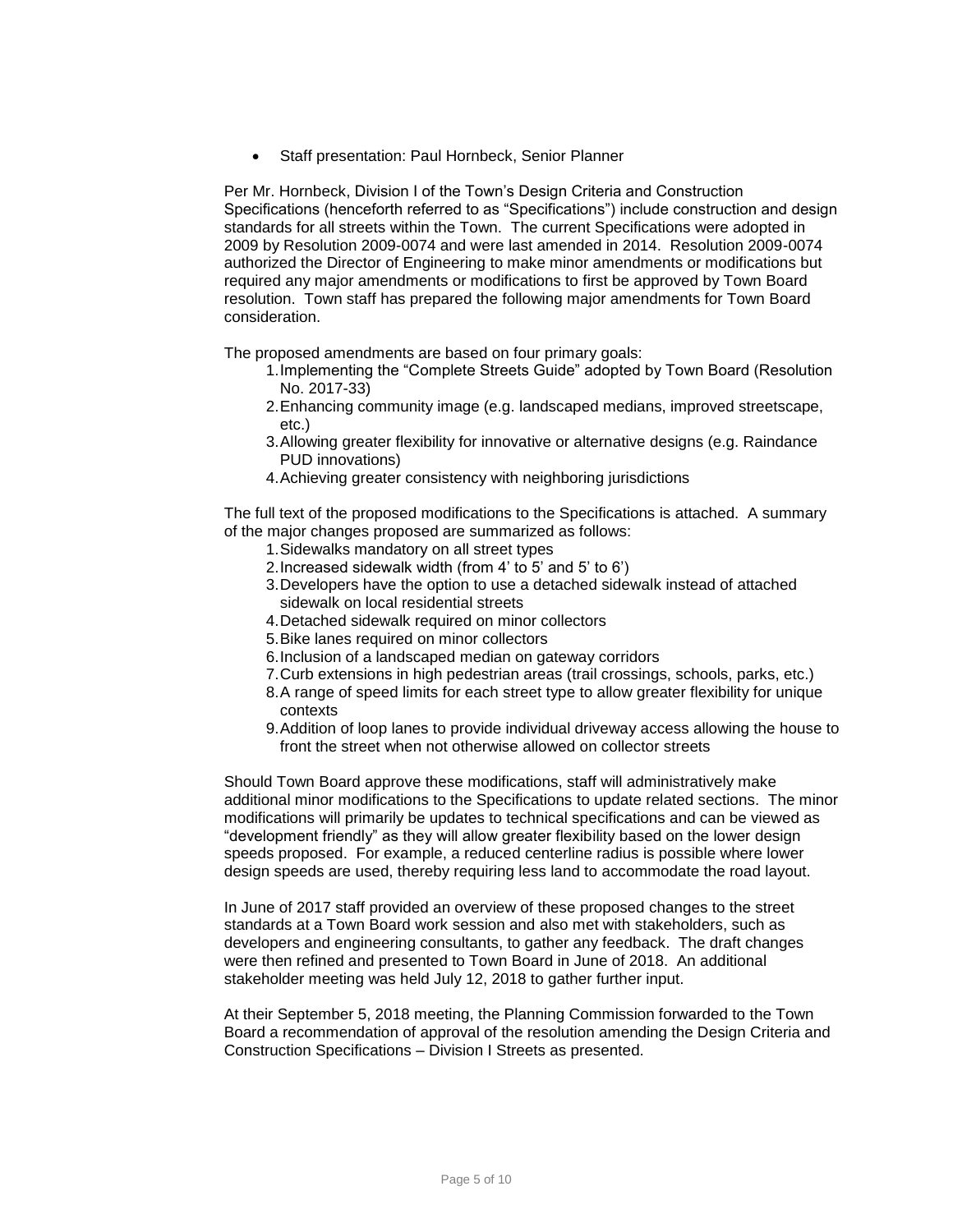Mr. Baker inquired if the loop lane is a private drive.

Mr. Hornbeck stated they are private drives.

Mr. Jones inquired if there is a min or max number of homes that would be allowed on a loop lane.

Mr. Hornbeck stated there will be a maximum number of homes and that criteria is still being looking at.

Ms. Melendez inquired if the proposed changes have been presented to the development community.

Mr. Hornbeck stated there have been two outreach meetings; one last summer and one this summer. There was a letter received from a consultant with some suggestions and some of those suggestions have been incorporated.

**Town Board Member Rennemeyer moved to approve Resolution No. 2018-85. Mayor Pro Tem Bennett seconded the motion. Roll call on the vote resulted as follows: Yeas – Baker, Wilson, Bennett, Rennemeyer, Jones, Melendez; Nays-None; Motion passed.**

- 4. Resolution No. 2018-86 A Resolution Approving an Amendment to a Master Plan for Windshire Park Subdivision – Jeff Feneis, Director of Loveland Housing Authority on behalf of Windsor Housing Authority, applicant / Jim Doyle, TB Group, applicant's representative
	- Quasi-judicial
	- Staff presentation: Carlin Malone, Chief Planner

Per Ms. Malone, the item before the board is the  $3<sup>rd</sup>$  amended master plan for the Windshire Park Subdivision. The master plan is typically done with the annexation and since then the master plan has been amended twice. The property is located north of Jacoby Road and south of Guardian Drive.

The property is currently zoned RMU (Mixed Use Residential), which allows for a mix of primarily residential uses and secondary commercial uses. In 2017, a master plan amendment designated 58 dwelling units for Parcel E. Also in 2017, a site plan for the property was approved for 57 townhome units and the plan remains valid. If the proposed amendment is approved, the applicant will pursue a major subdivision and site plan for an affordable senior housing development, which will be owned and operated by the Windsor Housing Authority.

The number of allowable units for this subdivision is based on sewer capacity. Parcel E currently has an allowable capacity for 64 multifamily residential units. The Town's Engineering Director has researched the water and sewer demands for the use of senior housing, finding that the demands are less than standard multifamily residential. As a result, the 90 senior housing units proposed would result in the same capacity needed for 64 standard multifamily residential units. The number of units proposed for senior housing has been accepted by the Town's Engineering Director.

The proposal is consistent with the Comprehensive Plan as well as the Strategic Plan.

A neighborhood meeting is not required as part of the master plan process although one was held and feedback was all positive on the proposed changed.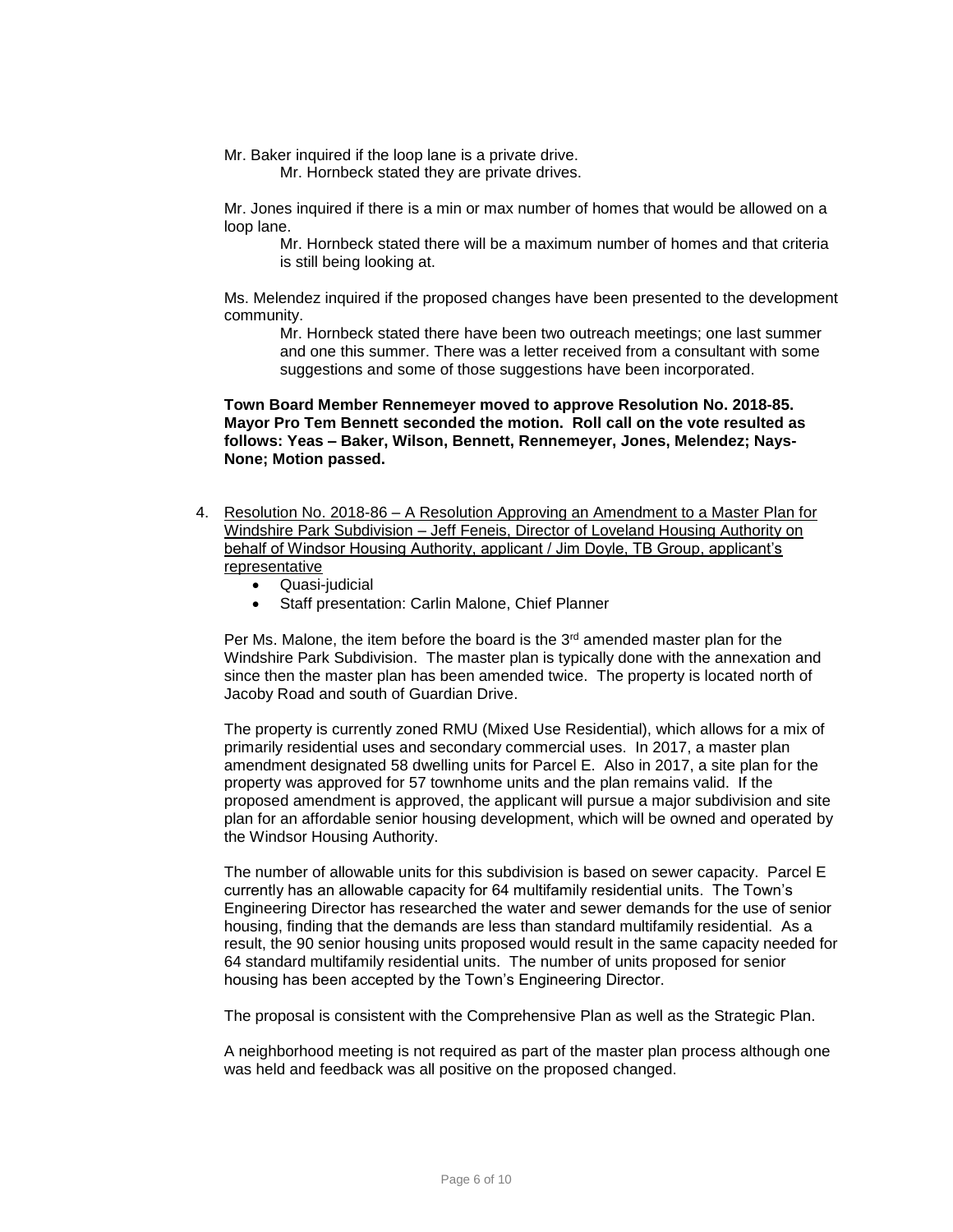At their September 5, 2018 meeting, the Planning Commission forwarded to the Town Board a recommendation of approval of the amended master plan as presented.

Mr. Jim Doyal gave a brief overview of the proposed project. The Windshire Senior Housing campus will consist of 96 1-bedroom units, 27 2-bedroom units and 190 parking stalls. Along the western edge, there will be 33 1-story cottages. There will also be 90 units that are 2-story and consist of two separate buildings with a common area in between.

Mr. Bennett inquired as to what type of energy efficiencies will be incorporated into the project.

Mr. Jeff Feneis stated it is not known as of yet but the intent is to put solar on the project.

#### **Town Board Member Rennemeyer moved to approve Resolution No. 2018-86. Town Board Member Jones seconded the motion. Roll call on the vote resulted as follows: Yeas – Baker, Wilson, Bennett, Rennemeyer, Jones, Melendez; Nays-None; Motion passed.**

- 5. Public Hearing An Amendment to a Planned Unit Development (PUD) for a Sign Criteria Plan, Raindance Subdivision – David Nelson, Raindance Land Company LLC, owner; Martin Lind, Raindance Land Company LLC; owner/owner's representative / Tom Siegel, Water Valley Land Company LLC, applicant's representative
	- Quasi-judicial
	- Staff presentation: Carlin Malone, Chief Planner

**Town Board Member Rennemeyer moved to open the public hearing. Mayor Pro Tem Bennett seconded the motion. Roll call on the vote resulted as follows: Yeas – Baker, Wilson, Bennett, Rennemeyer, Jones, Melendez; Nays- None; Motion passed.**

Per Ms. Malone, the applicant is requesting an amendment to the Raindance PUD for a comprehensive signage plan, referred to as the Raindance Sign Design Guidelines. The proposed amendment applies to the entire PUD with the purpose of establishing an overall design theme and criteria for signs within the development.

The Town approved the Raindance PUD zoning in December of 2015, which established permitted uses, the range of land densities/intensities, overall layout of the development, and project-specific design criteria and guidelines that would not otherwise be possible under the existing zoning and subdivision regulations. At the time the PUD was established, the development was in the conceptual stage of the process and developing sign design guidelines would have been premature; therefore, the subject amendment is necessary for the additional design criteria. Additionally, the current sign code does not address comprehensive sign plans for large-scale subdivisions or developments.

As with the existing Raindance PUD, some of the design elements and design flexibility proposed in the sign design guidelines would not be possible under the current standards. The PUD process allows for some flexibility to those standards when creative design solutions would result in a better design or outcome than allowed under the existing standards. The subject design guidelines will provide design consistency and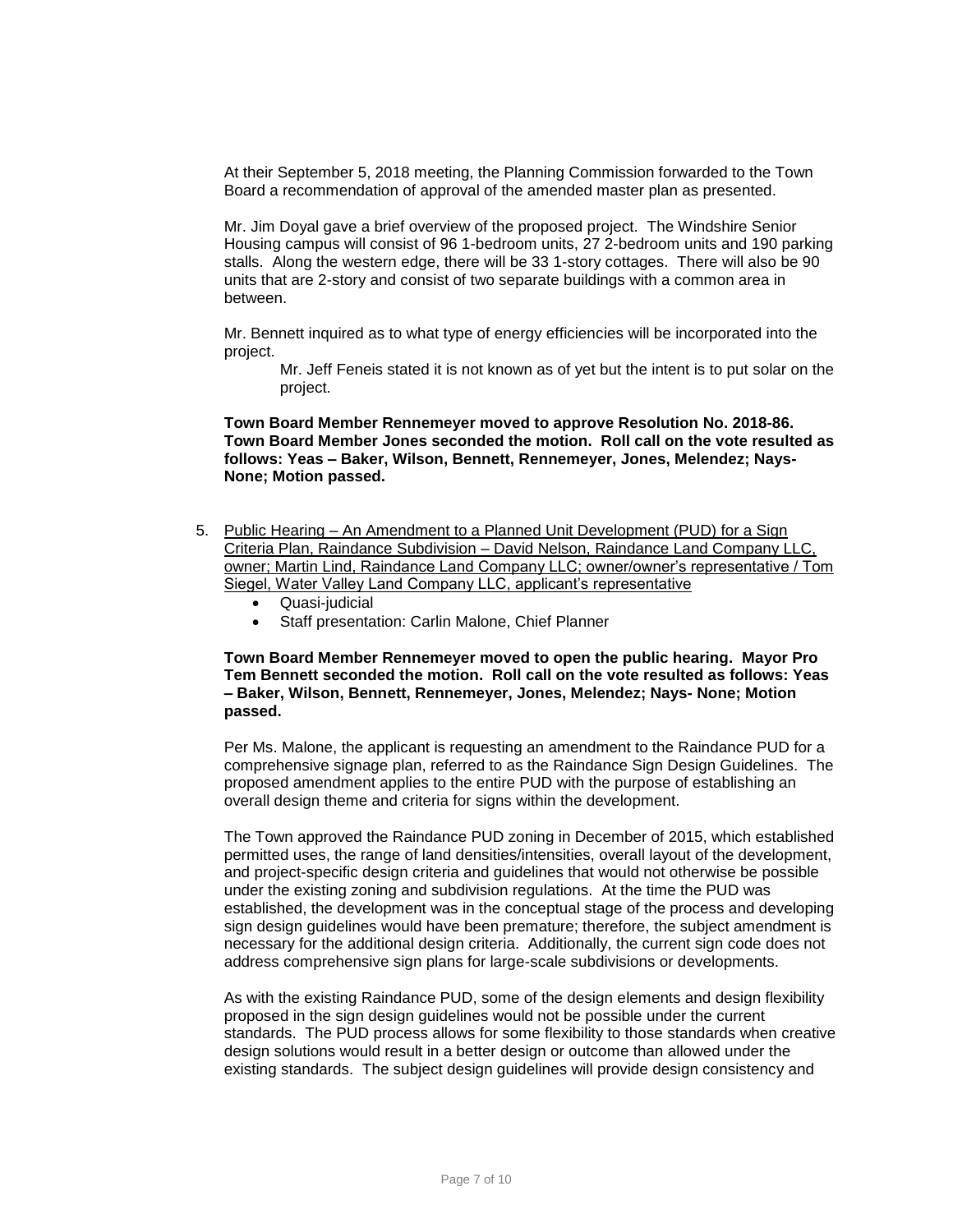predictability throughout the entire development. The guidelines pertain to design only and the requirement of sign permits, as well as locating signs outside of public right-ofway and sight visibility triangles, will remain.

At their September 5, 2018 meeting, the Planning Commission forwarded to the Town Board a recommendation of approval of the PUD amendment.

Staff requests the following be entered into the record:

- Application and supplemental material
- Staff memorandum and supporting documents
- All testimony received during the public hearing
- Recommendation

My Tom Siegel is in agreement with the application presented.

**Mayor Pro Tem Bennett moved to close the public hearing. Town Board Member Rennemeyer seconded the motion. Roll call on the vote resulted as follows: Yeas – Baker, Wilson, Bennett, Rennemeyer, Jones, Melendez; Nays- None; Motion passed.**

- 6. Ordinance No. 2018-1571 An Ordinance Approving an Amendment to a Planned Unit Development (PUD) for a Sign Criteria Plan, Raindance Subdivision – David Nelson, Raindance Land Company LLC, owner; Martin Lind, Raindance Land Company LLC; owner/owner's representative / Tom Siegel, Water Valley Land Company LLC, applicant's representative
	- Quasi-judicial
	- Staff presentation: Carlin Malone, Chief Planner

Ms. Malone had nothing further to add.

**Town Board Member Rennemeyer moved to approve Ordinance No. 2018-1571 Approving an Amendment to a Planned Unit Development (PUD) for a Sign Criteria Plan, Raindance Subdivision. Town Board Member Baker seconded the motion. Roll call on the vote resulted as follows: Yeas – Baker, Wilson, Bennett, Rennemeyer, Jones, Melendez; Nays- None; Motion passed.**

- 7. Public Hearing Conditional Use Grant (CUG) for Oil and Gas Facility (non-producing) South Gate Subdivision, 4th Filing, Lots 3 & 4 –Martin Lind, Windsor Southgate Development, LLC, owner; Stewart Lowenstein, Water Valley Land Company and Dave Thorpe, Norris Design, applicant's representatives
	- Quasi-judicial action
	- Staff presentation: Paul Hornbeck, Senior Planner

**Town Board Member Rennemeyer moved to open the public hearing. Mayor Pro Tem Bennett seconded the motion. Roll call on the vote resulted as follows: Yeas – Baker, Wilson, Bennett, Rennemeyer, Jones, Melendez; Nays- None; Motion passed.**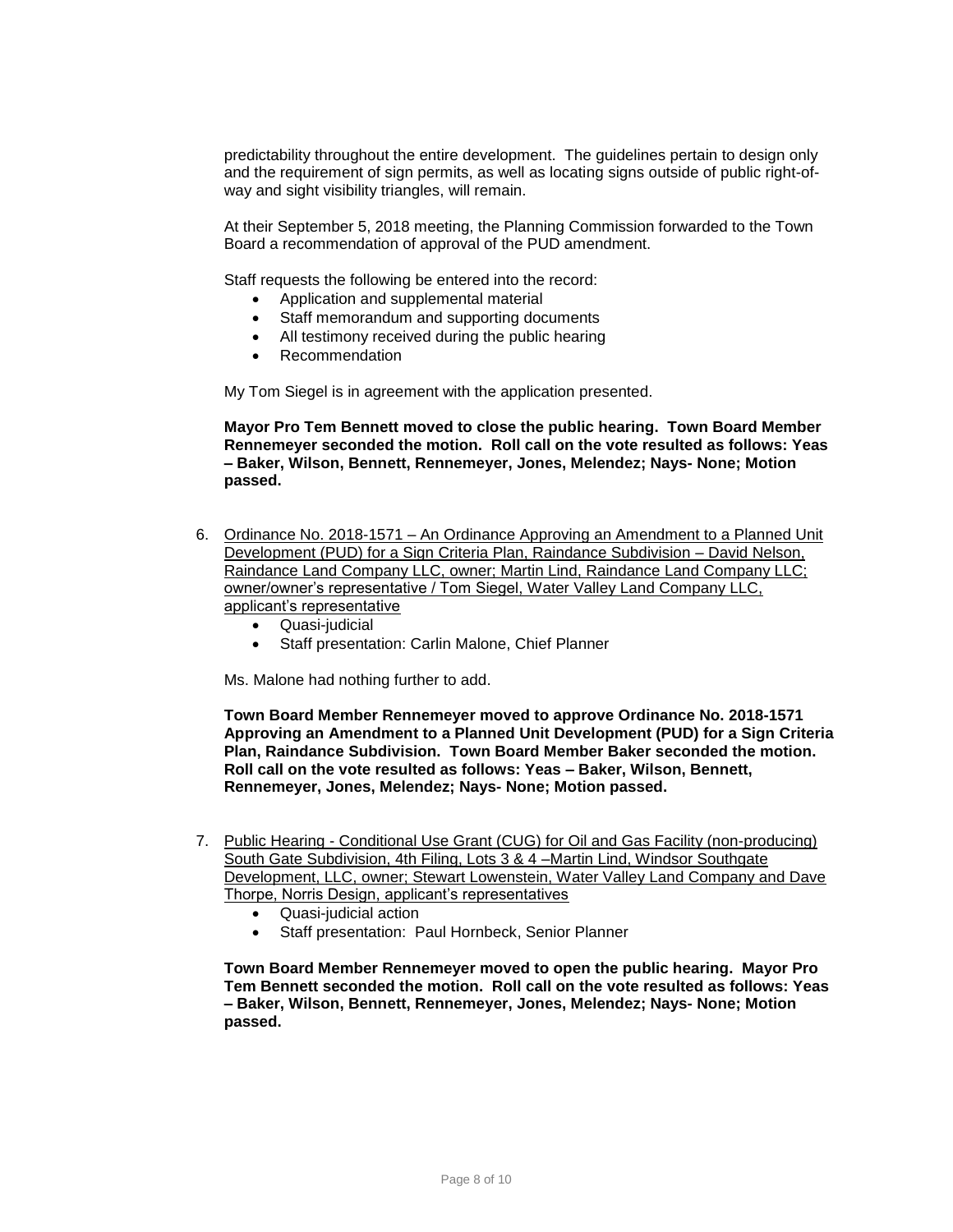Per Mr. Hornbeck, the proposed conditional use grant is for an oil and gas facility which features an office, warehouse and outdoor storage yard but does not include any oil extraction activity. The definition in the municipal code would classify this proposal as an oil and gas facility.

The subject property is zoned general commercial. The general commercial zone does not currently allow for outdoor storage, however as an oil and gas facility it could be allowed with the conditional use grant. The proposed storage area is located on the north art of the site located to the northwest of County Road 17 and South Gate Drive. The storage is proposed on approximately 4.7 acres on Lot 4 and 6.5 acres on Lot 3. Screening will be provided by a combination of the building orientation, screen walls and fencing. The office and warehouse buildings are depicted on the southern portion of lot 4 which is adjacent to County Road 17 and the outdoor storage is located towards the interior of the site. An 8' tall precast wall is proposed adjacent to County Road 17 to provide additional screening.

The application is in conformance with the Municipal Code requirements for a conditional use grant.

At their September 5, 2018 Planning Commission meeting; forwarded a recommendation of approval to the Town Board subject to the following conditions:

- 1. CUG approval is for outdoor storage as an accessory use to the proposed oil and gas office building and warehouse. Any other outdoor storage shall be subject to the Municipal Code requirements.
- 2. Outdoor storage shall be limited to approximately 4.7 acres on Lot 4 and approximately 6.5 acres on Lot 3.
- 3. A subdivision modifying property lines between lots 3 and 4 is anticipated. This CUG and all conditions shall apply to the current lots and any subsequent lots created.
- 4. Screening of outdoor storage shall be provided as indicated on the application materials in compliance with the Municipal Code .
- 5. Outdoor storage shall be limited to equipment directly related to drilling and operation of oil wells, gas wells or injection wells.
- 6. No equipment taller than 30' shall be stored within the outdoor storage yard. Page 2 of 3
- 7. Landscaping shall be provided as required in accordance with the Town's landscape standards through the site plan review process.
- 8. Campers and recreational vehicles may be stored on site but may not be occupied.

Mr. Baker confirmed that the block fencing will only be on the eastern side with the other sides being some type of chain link screening.

Mr. Hornbeck; that's correct

- Mr. Rennemeyer inquired as to the alternate material used for chain link slats. Mr. Hornbeck stated the applicant can utilize any other type of screening fence.
- Ms. Melendez inquired if the applicant is in agreement with the conditions of approval. Mr. Martin Lind stated he is in agreement with the conditions of approval.

**Town Board Member Jones moved to close the public hearing. Town Board Member Rennemeyer seconded the motion. Roll call on the vote resulted as**